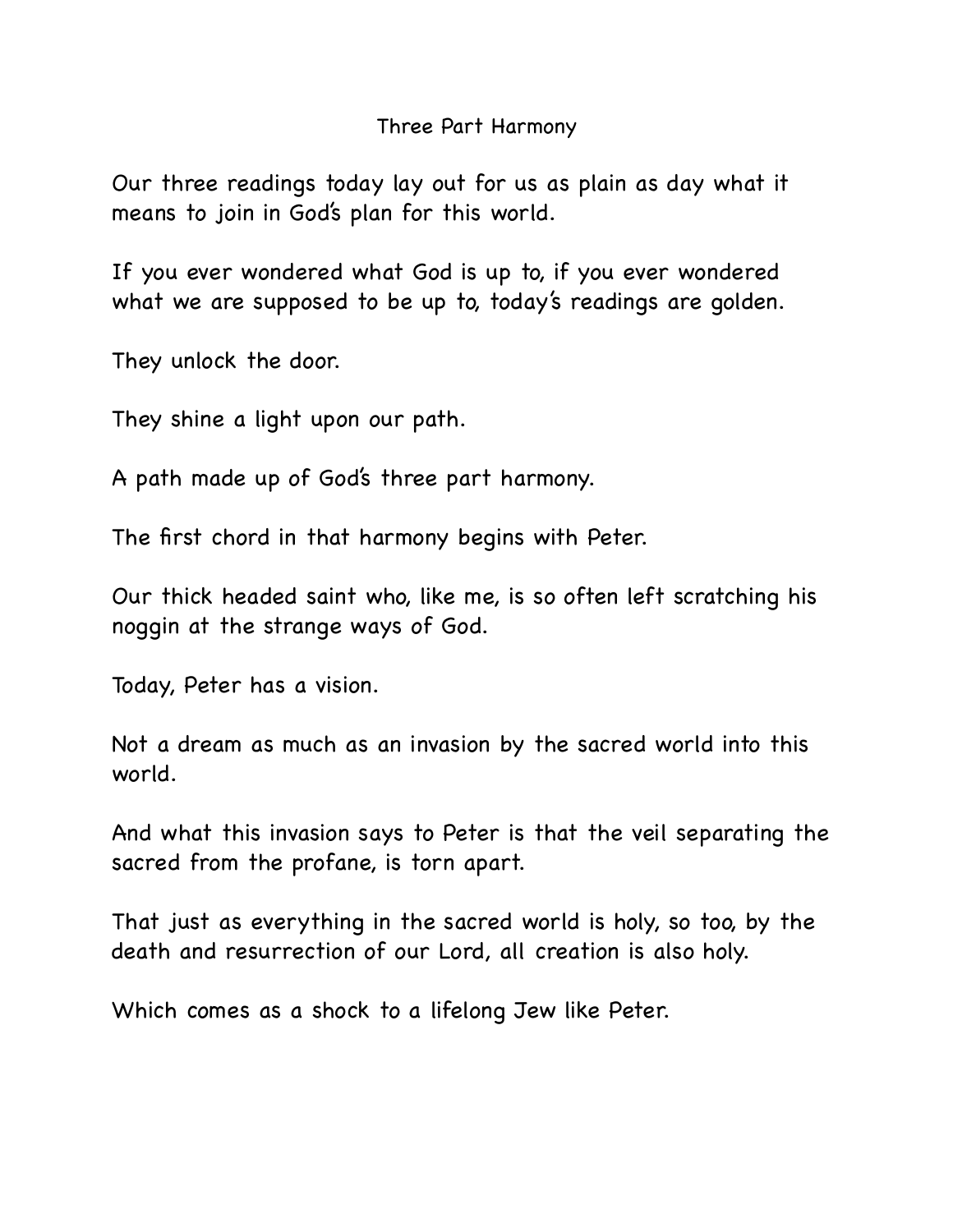Precisely because the Jewish people were called by God, and separated out by God from the rest of humanity, in order to show the rest of humanity how to become truly human.

The Jewish people are marked off from other people by two signs.

The men are circumcised and certain foods are off limits.

These signs are their identity.

To lose them is to risk losing who they are.

Which is the funk Peter finds himself in today.

How do we let others in without losing who we are?

Which becomes the earliest crisis the church faces.

Because it's not just about food.

After declaring all of the previously forbidden animals clean, God then declares all previously forbidden people (that would be us gentiles) also clean.

How do we let others in without losing who we are?

That chord in God's three part harmony sounds like this:

"The kingdom of God is the story of how we learn how NOT to call anyone profane or impure.

The kingdom of God is the story in which there are, in fact, no impure or profane people.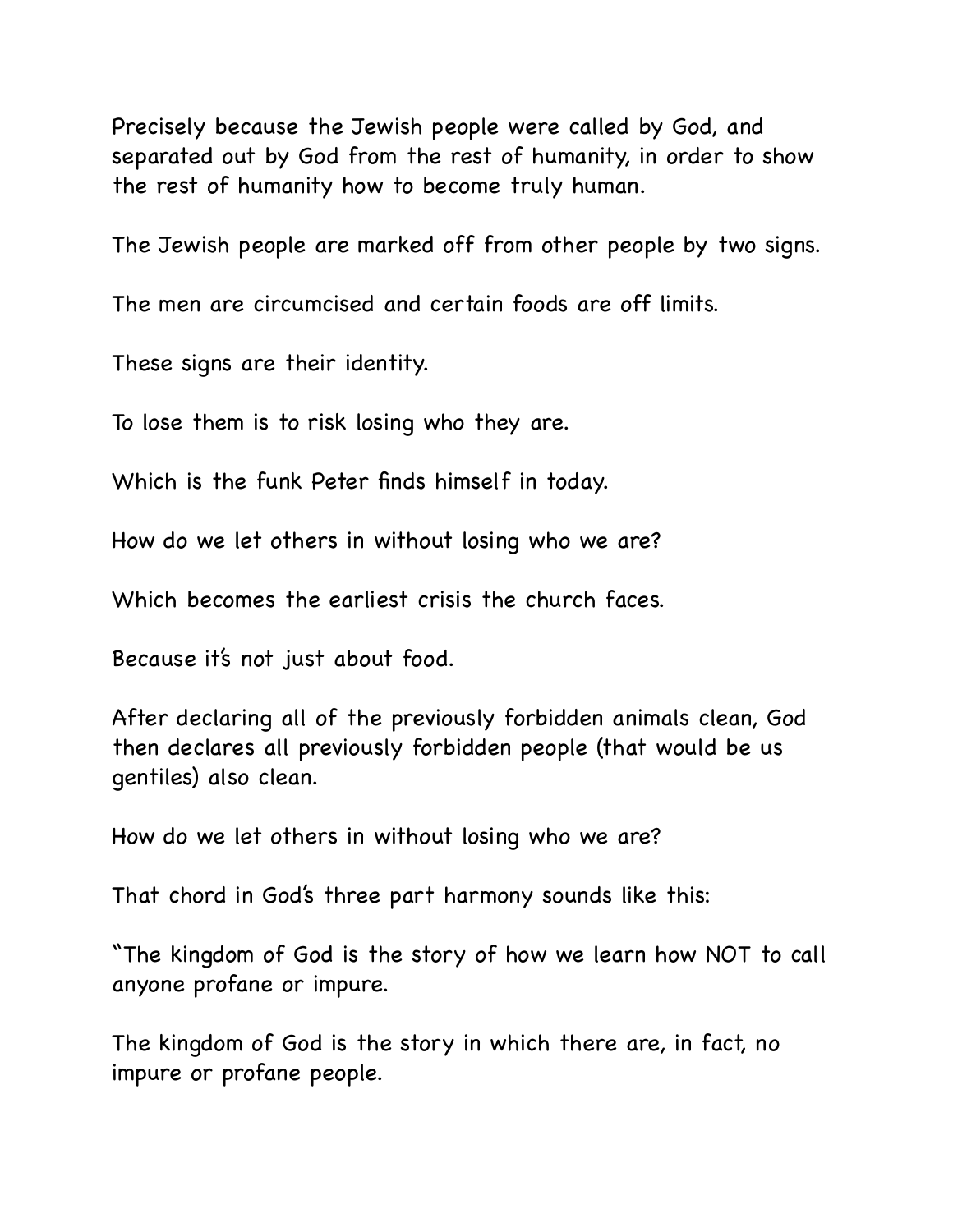Even people who think of themselves as disgusting learn to stop thinking that way, in the kingdom of God.

Because the very things we so quickly reject  $-$  are full of the presence of God." James Allison, paraphrased.

Isn't that what's happening in Peter's vision?

All kinds of foods, determined by our cultures and customs to be dirty, impure and thus untouchable are, by God's express command, good, holy and worthy.

Increase that circle to now include human beings, like those living outside our gates up and down Kanoa Street.

Who are they?

They are people — many of whom are druggies, thieves, prostitutes, and thus untouchable.

Yet Peter's vision makes one thing unmistakable: no one is outside of God's embrace.

Which means, no one can be outside of ours.

And so the first chord in God's three part harmony might be called "acceptance."

Acceptance of all things and all people — as inherently good.

Inherently worthy.

But that's not enough.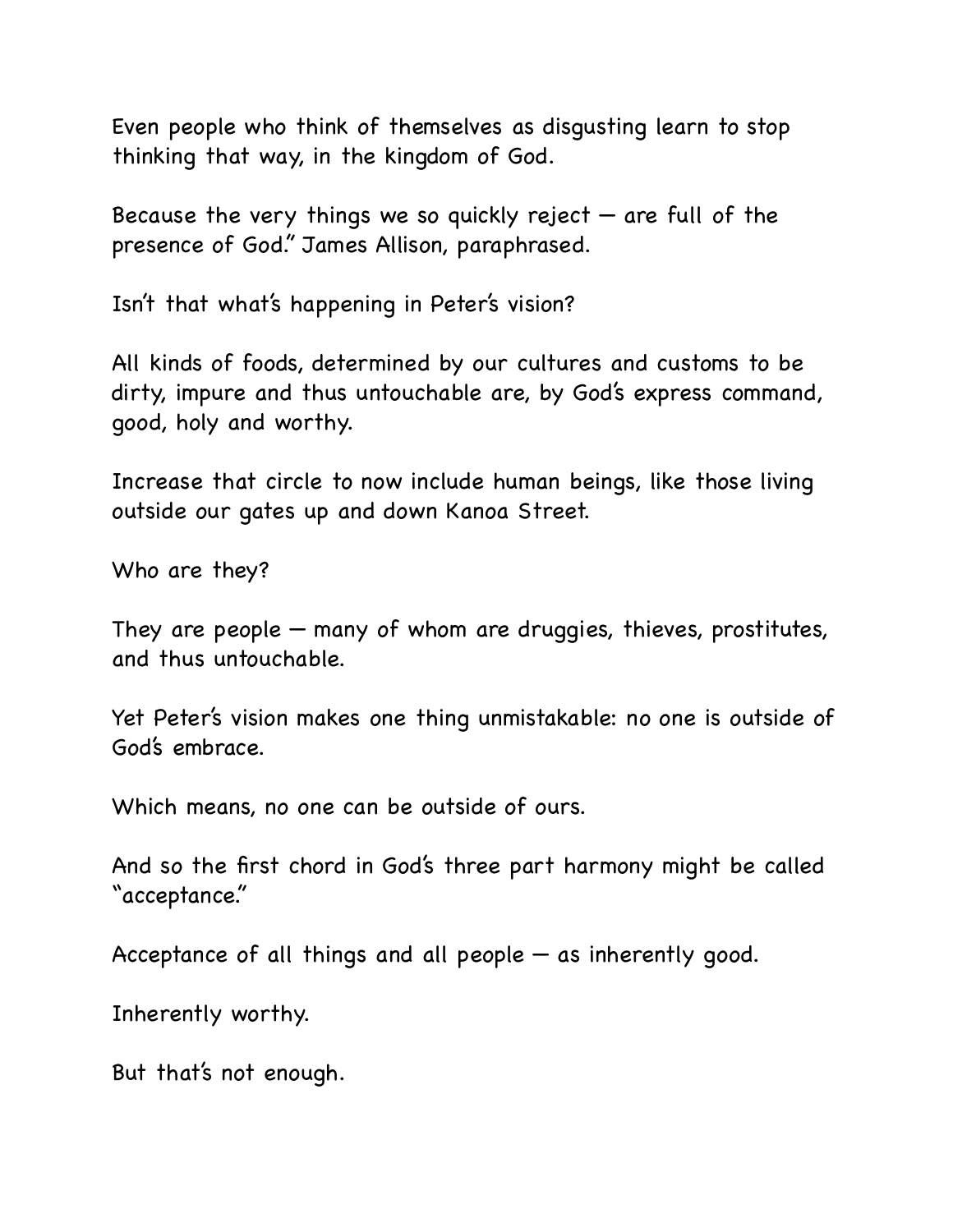Acceptance needs to be fertilized with something else.

And that something else is the second chord in God's three part harmony.

The chord called "love."

As Jesus begins his walk toward the cross today, it's love that he entrusts to his friends.

It's love that he beckons his friends to embrace.

Not soft, sweet, sentimental love.

Not love limited to family, friends or insiders.

So far reaching is this second chord in God's three part harmony, that Jesus plants God's love right in the midst of enemy territory!

God's love is irrevocably planted in enemy love.

It makes sense that God's love is grounded in loving my enemy because, as Paul repeatedly reminds us, **we** are, all too often, the enemies of God.

"While we were still sinners," Paul reminds us, "God sent his only Son to die for us." Rom 5:8.

And he goes on:

"He was delivered over to death for our sins and was raised to life for our justification."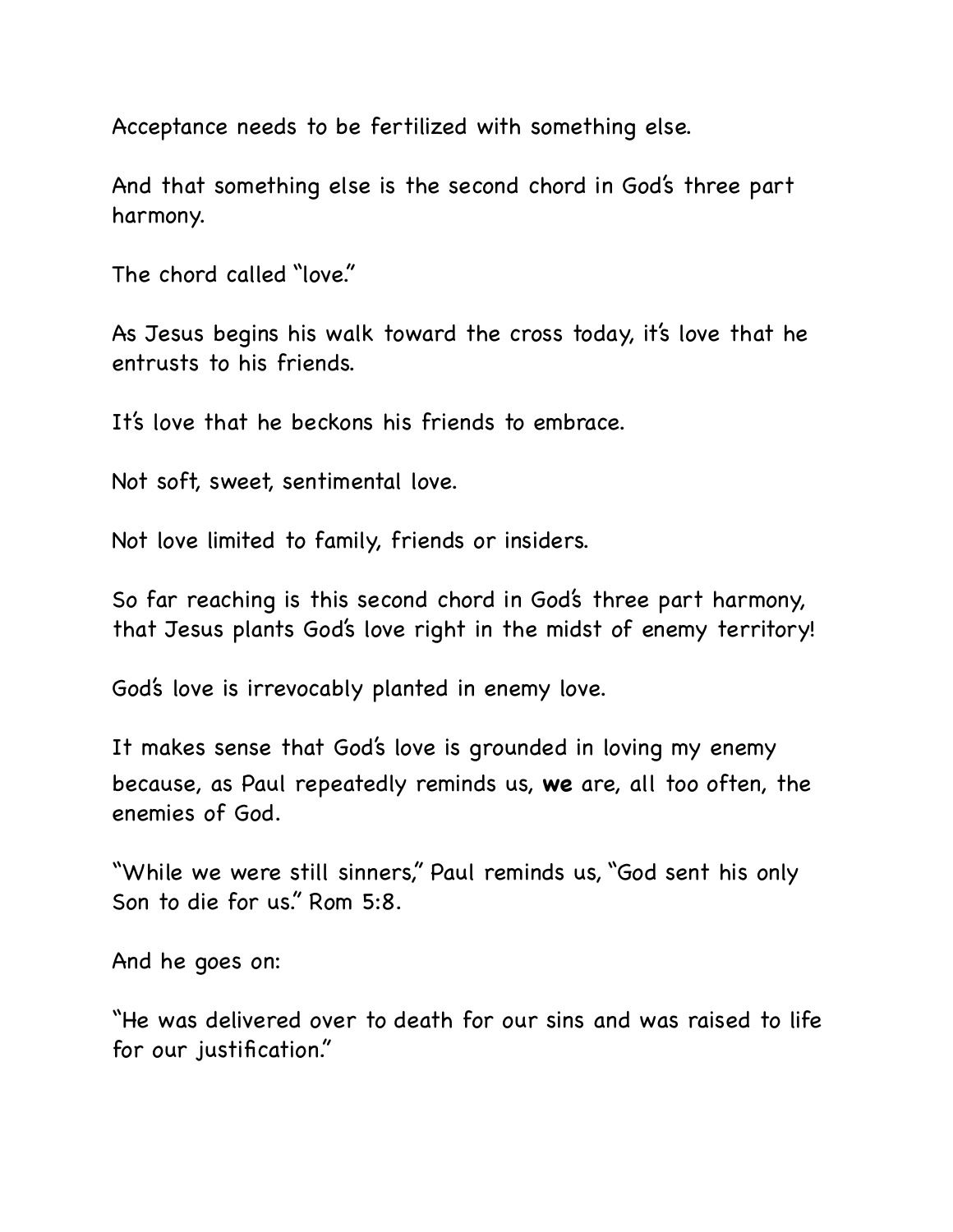And he's still not done:

"You see, at just the right time, when we were still powerless, Christ died for the ungodly." Rom 5:6.

Jesus commands us to love our enemies — because God loves **us** even when we are enemies of God!

It's the standard Dorothy Day came to discover when she realized that:

"I really only love God as much as I love the person I love the least."

What happens when I apply that standard to my faith?

The ever widening circle of love, this second chord in God's three part harmony, not only includes our enemies, but it creates this sobering test:

My love of God is measured by my love of my enemy.

As soon as we begin to pick and choose whom we will love, we have departed from the way of Jesus.

As soon as we decide that some are deserving and others undeserving of our love, we cease following Jesus.

When those who claim Jesus as their Lord distinguish the saved from the damned, the elect from the doomed, the chosen from the rejected, we cease following Jesus.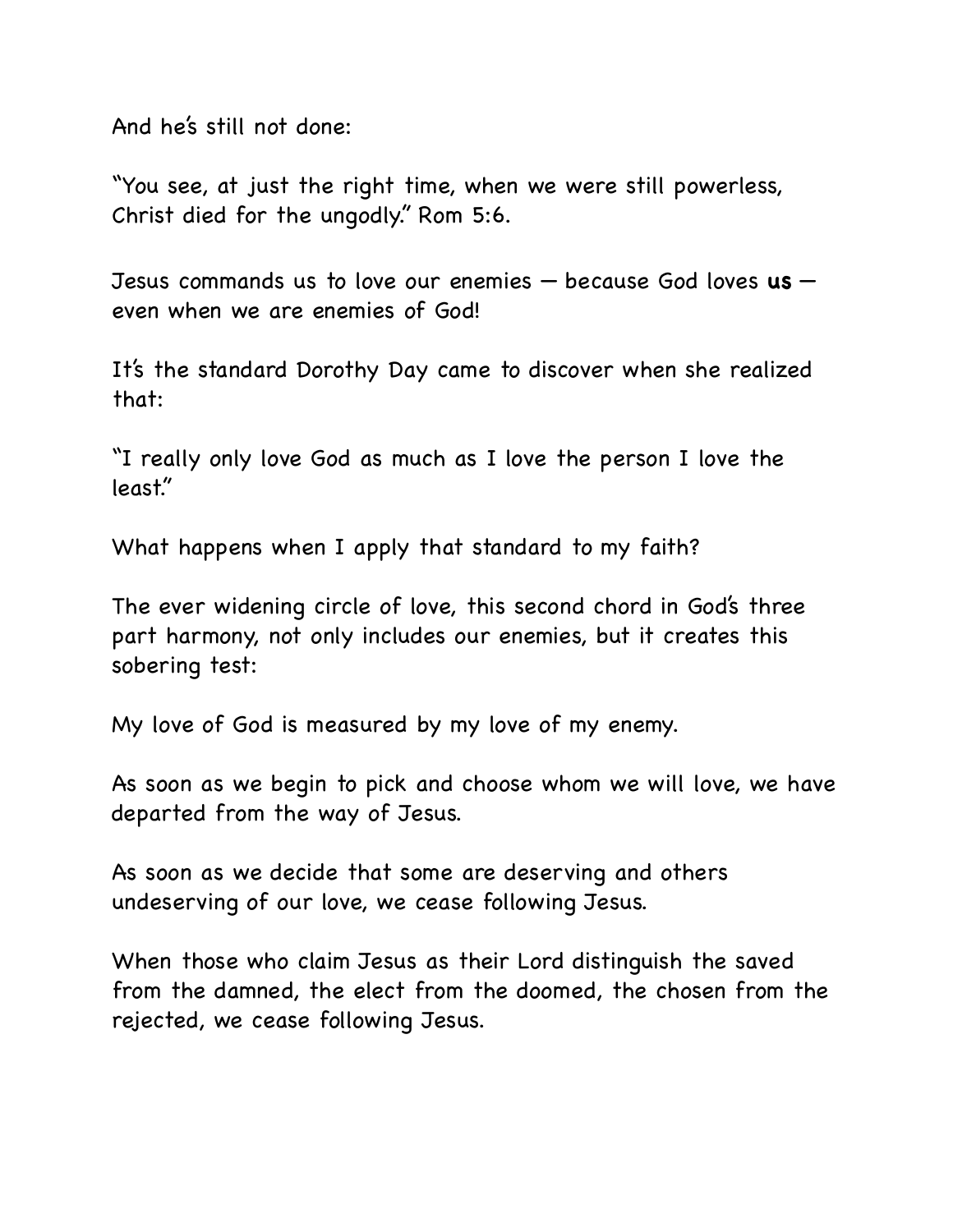Because Jesus, by hook or by crook, is determined to have every last one of us!

That's why he says: "When I am lifted up, I'll drag the **whole world** to myself." Jn 12:32.

Acceptance, fueled by love, sets the stage for the third chord in God's beautiful harmony: a new creation!

To be a faithful follower of Jesus, to be a bricklayer in God's kingdom, means we confront the violence of this world in a new way.

Not with the force of guns or bombs, but with soul force.

Like the founders of Black Lives Matter, who have taken on systemic, institutionalized racism in our nation, and demanded that these evils be not just confronted, but overthrown.

Like my friend Roy Bourgeois, a priest for some 40 years who dedicated his life to confronting the torture school run by our government in Georgia, known as The School of the Americas.

A school that trains Latin American soldiers how to decimate, torture and terrorize their own people.

Roy was thrown out of the priesthood in his old age.

But not because he opposed the horrors coming out of the torture school!

He was thrown out because he dared stand with Roman Catholic women whom God called to the priesthood.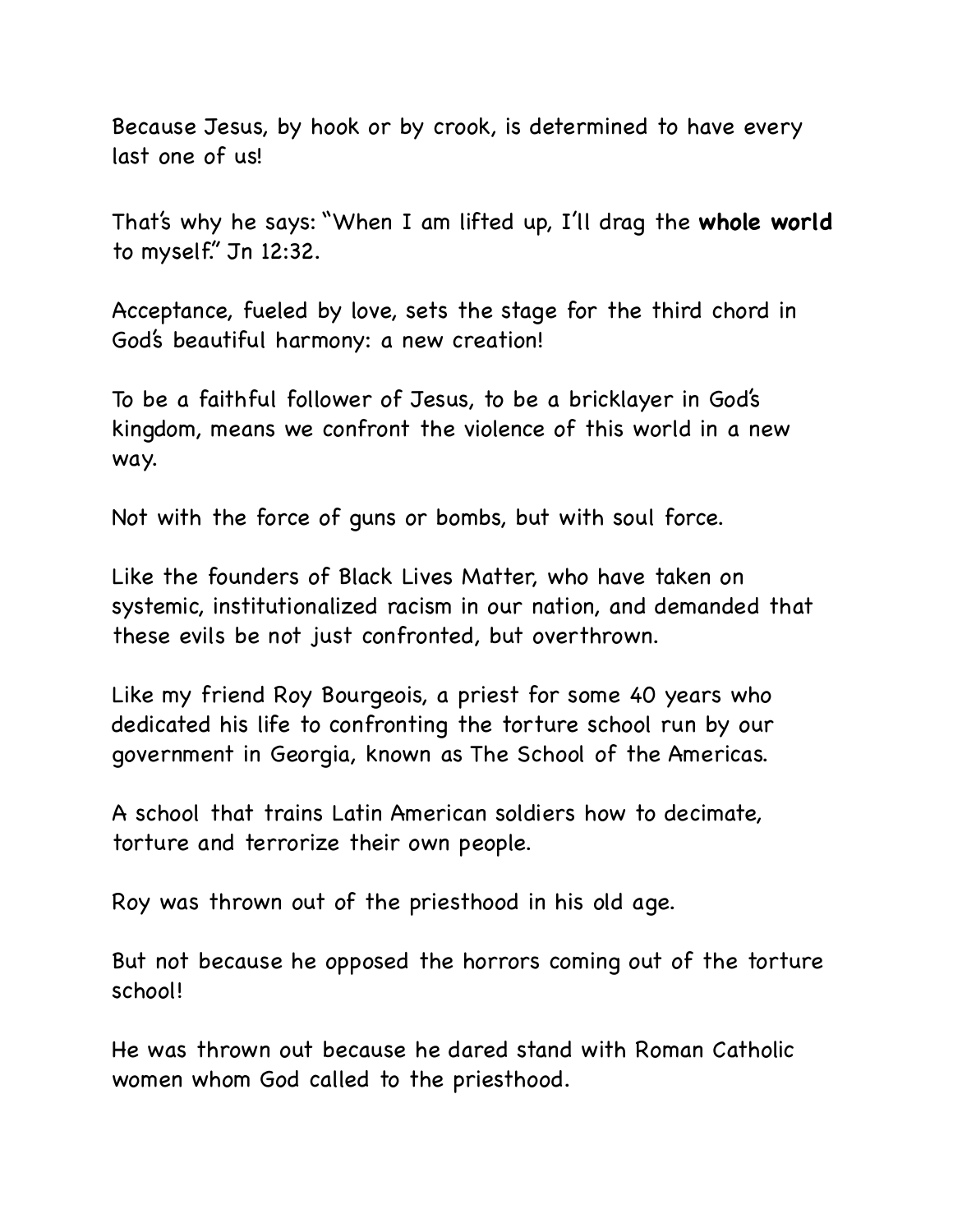This is the kind of witness to which Christ calls us.

Indeed, we are called to be soldiers.

But soldiers who follow one "who on the cross took violence upon himself in order to conquer and embrace the enemy.

The Lamb's rule is legitimized not by the sword  $-$  but by his wounds." Volf, Exclusion and Embrace, 300.

It's why we can and must say "no" to violence.

"No" to massive expenditures on arms and their ingenious methods of destruction.

"No" to endless war and saber rattling.

As Christians who follow the slain lamb, it's our duty to let the government know "that the Church is not afraid of any earthly power, ..., because more are for us than can ever be against us.

A vast throng no one can ever count, from every nation, tribe and language, stand before the throne, stand before the Lamb, robed in white, bearing palms in their hands.

We are even now, whenever we summon the courage to confront the powers of violence, joined with angels and archangels and the whole company of heaven, shouting together, "Victory to the Lamb!" Archbishop Desmond Tutu, paraphrased.

This is our call as followers of Jesus Christ.